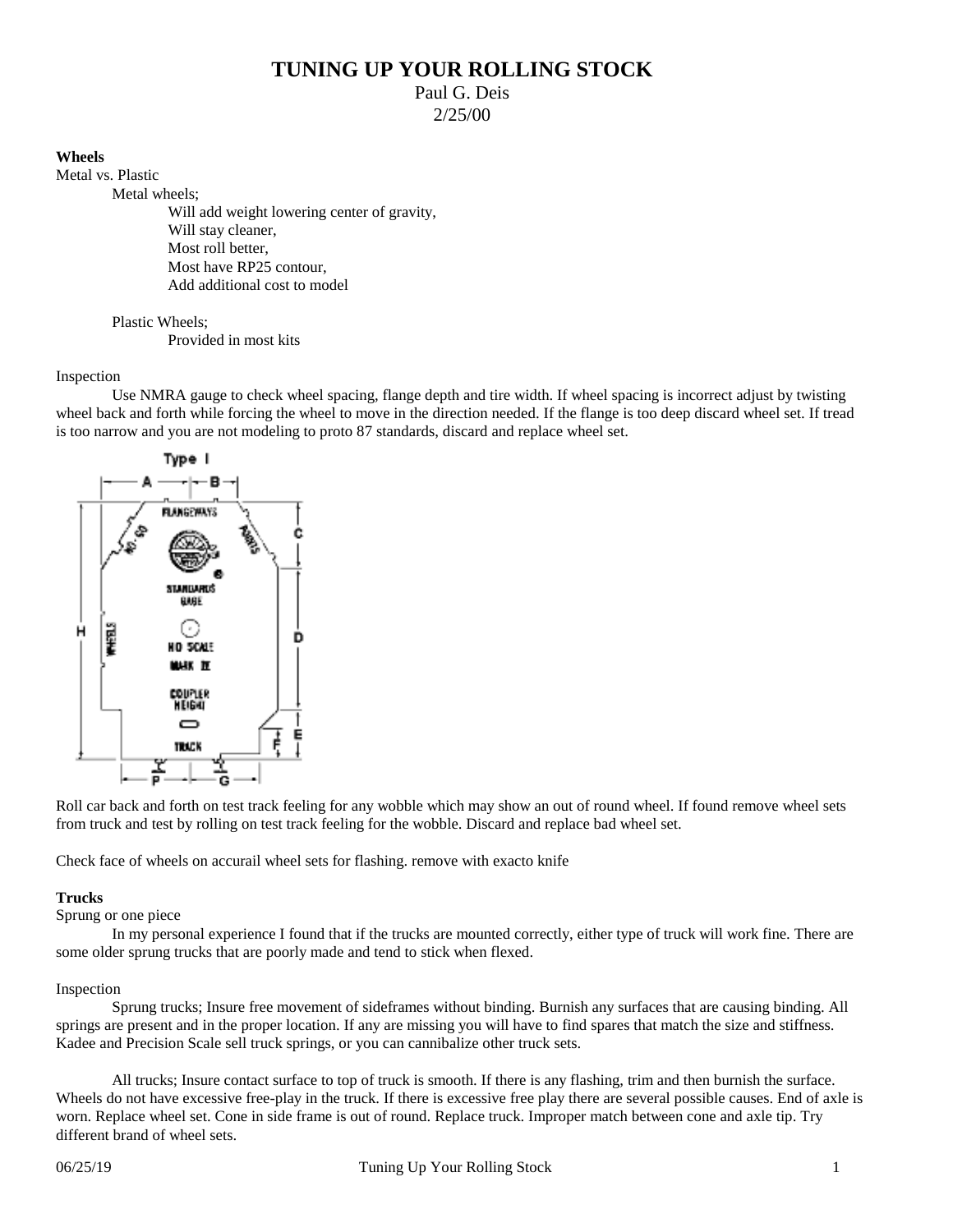Mounting; Trucks that are to loose will cause cars to wobble or lean. There are two methods to correct this. The most common method is to tighten one mounting screw so that wheel set can rotate back and forth only. Tighten the other truck so it can rotate freely and rock from side to side. When adjusting Athearn rolling stock you will have to shorten the protrusion that the truck slides over to allow you to tighter the screw properly.

#### **Couplers**

Kaydee vs. Hornhooks vs. Kaydee look alikes?

Hornhooks;

look horrible, hard to couple and uncouple.

Kaydee look alikes;

Some look pretty good. In testing done by several modelers and myself found couples that rely on plastic components to provide spring action may develop memory when stored under load. I have had plastic couplers break under load. I prefer Kadee Metal couplers.

#### Inspection

Coupler height must be consistent will all other rolling stock. Check with Kaydee Height Gauge. If coupler is low you have several choices. First insure Draft gear box is mounted correctly, if not adjust. Replace coupler with offset shank coupler. Add washers between truck and body bolster. If coupler is high you can lower wheel set by filing car bolster. You can shim down the draft gear. Use an offset shank coupler. I will use the method that looks more prototypical.

Trip Pin (Air hose) must be adjusted to the proper height. If to low it will hang up on crossing, turnouts and magnets. If it is to high you will not have reliable magnetic uncoupling. Check with a Kaydee gauge and if correction is needed bend the wire with trip pin pliers. Be careful not to use to much force which can cause you to slip damaging the car.

Knuckle spring. If you use a coupler that has a knuckle spring insure that it is in place. If it is missing replace with a new one. To install a new coupler on Kaydee couplers you can us a coupler pick or an exacto knife with a number 11 blade. The coupler pick is much easier to use and you will not loose as many springs. If you are going to use a number 11 blade, insert the tip of the blade between two turns of the spring near the end where they are tighter. Place the long end of the spring over the post on the knuckle then slide the short end over the other post, carefully hold the spring in place with your fingernail as you withdraw the knife blade. It is actually harder then it seems, buy a spring pick.

If you use a Kaydee copy and the knuckle is stuck open, discard and replace the coupler.

## **Weight**

The NMRA standard for car weights has been around for a long time. Some think that it adds to much weight to your rolling stock making your train to heavy. Most model locomotives will pull more NMRA weighted cars then the prototype can pull for the same locomotive.

The weight standard has three benefits. The heavier the car the more forgiving it is of poor trackwork. If this is why you add weight to your cars you need to do more work on your track, not add weight to your cars.

A train made up of cars with wide differences in weight has a tendency to derail on curves. This is true for the prototype also. The railroad pays attention to the placement of light cars as heavier cars may pull the light ones over in a curve. To avoid this problem you need to balance the weight of the cars in relation to each other and the cars length. Here is where the standard is an excellent tool. For HO a car should weigh 1 ounce plus  $1/2$  ounce for each inch of length. This will balance the weight of all of your rolling stock. If you don't want your cars that heavy, modify the standard but still use a standard.

If everyone follows the same standard you will be able to interchange your cars with your friends model railroads and you will not experience the problem of balancing the weight of cars in a train.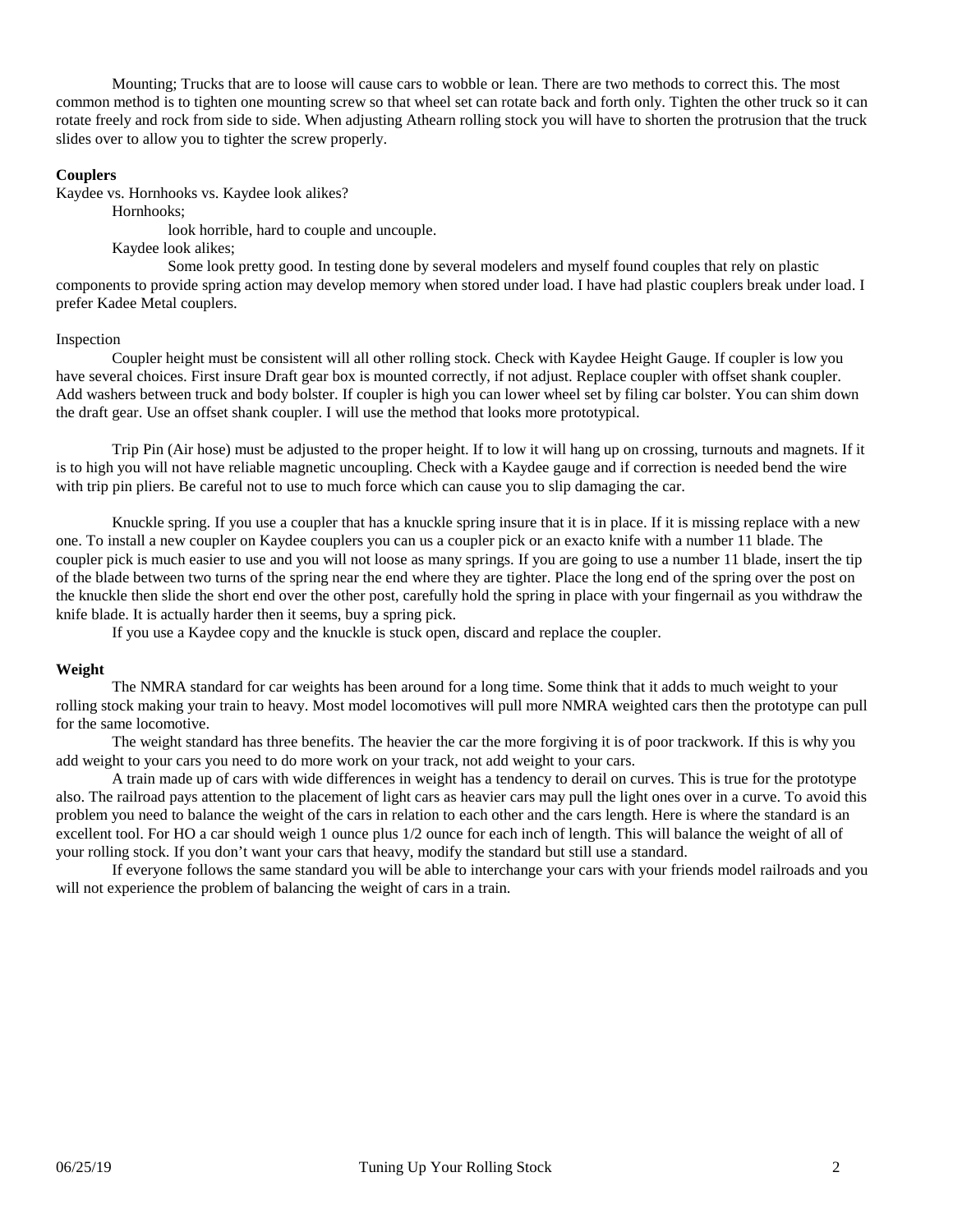## ANSWER:

Whoa! ....... Boerries hold on a minute. Please hear me out. I have argued this point for forty years.

- 1. weight is your enemy ... not your friend (prototype or scale)
- 2. fix the wiggle instead of throwing lead at it.

 Imagine the full size railroads putting more weight in a car because it didn't stay on the track. The NMRA is just plain wrong on this point. Idiotic at best. Treacherous at worst. If someone tells you the models are different than the real thing, you just laugh and move on.

Find a competent engineer to agree with adding weight as a "fix". Won't happen. Now to the problem.

 On the prototype, the truck swivel (against body) is free floating not tight. The side bolster on the truck rides on the body bolster to keep the car upright. The springs allow equalization movement to keep all the wheels on the track. This is impractical on the model but we want to simulate this effect.

 So on one truck screw, make it loose so it will flop in all directions. On the other end of the car, put two little shims on either side of the car bolster that will ride on the truck bolster. The truck can rock forward and back but not side to side. Leave this screww loose also. Now the two trucks are free to follow the track up-down-whatever and the car rides smooth and stable on the two side bolster shims. No weight needed at all.

 If the car still wobbles, look for something (dirt, flashing) on one of the wheels. I have used this principle for 35 years of HOn3 railroading. I can run plastic unweighted flats at the head end of a twenty car drag. Anywhere in the train I want to. WITH NO WEIGHT AT ALL.

When you get one of these Carter cars, you'll see this bolstering, since I'm milling it into the bottom of the cars. Please, Please .... no additional weight. Fix the problem for once and for all.

 At the very first NG convention in Denver many years ago, I set up a demonstrator railroad, HOn3, and ran 15-20-25 car trains with one or two c-16's for the entire convention with none of the cars weighted. I do the same in Sn3 with this bolstering.

 If I've been a bit confusing here, please ask me and I'll try to explain it better. I really want to help you here .... as well as anyone else who's interested.

-Steve Hatch

QUESTION: #9 What is the best weight for my rr-cars?

## ANSWER:

(Answered by Fred Dabney)

 Thirty years of running on a club layout with track that ranges from superb to wretched, using trains of every conceivable source, of lengths from caboose hops to fourty to fifty cars long, with cars from real shorties to modern piggy back and high cube boxes suggests that individual car weights are not really all that important- as a generalization!

What /is/ critical is the trucks, wheels, and that a given train be fairly consistent in its weight distribution.

 Bad trucks will put a car on the ground faster than anything else. Trucks that are warped, or in which the wheels are a sloppy fit can derail on flat, straight track. Trucks that don't pivot freely about their center will derail when the track changes direction. Sprung trucks can be a devil if they aren't free to equalize, since (Murphy's Law) they always seem to bind when they are not level.

 Then there are all the myriad of wheel problems. I have seen some nice cast wheels that had a casting gate on the edge of the flange. These little warts would catch switch points, even railhead on curves and derail. But they were almost imperceptable

to

the unaided eye.

 Wheels that are not at right angles to the axle and parallel to each other don't track well. Wheels with straight, deep flanges and sharp flanges are more prone to find track flaws and derail.

06/25/19 Tuning Up Your Rolling Stock 3 But overall, a good set of trucks with decent wheels will track better through almost any trackage, while perfect track will not